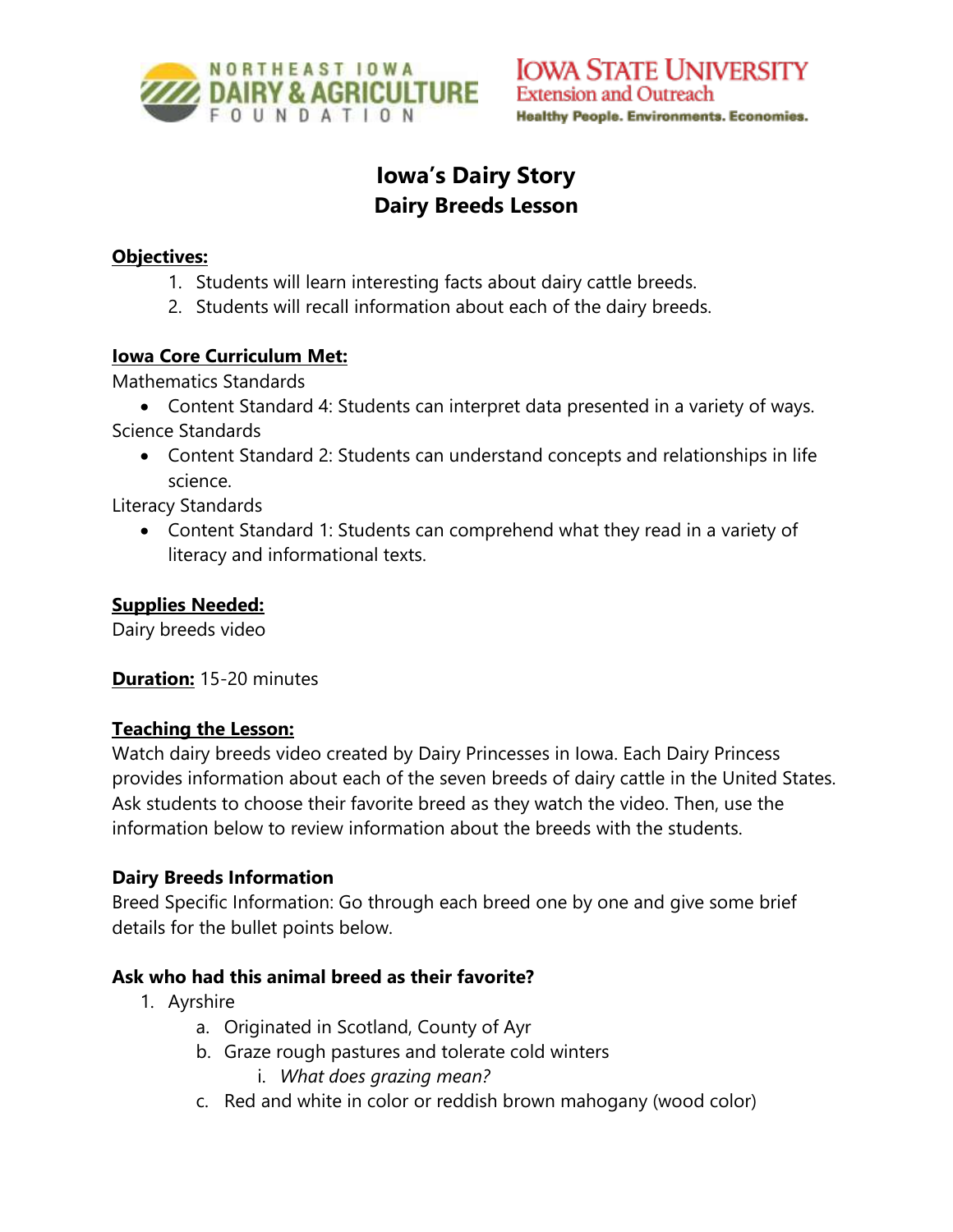- d. Medium sized cow, weighs more than 1200 pounds
- e. Known for udder conformation.
	- i. *Where is the udder located on the cow and what does it do for the cow?* Holds milk, located between back legs.
- f. Good legs and feet.
- g. Were known for long, elegant horns, but now horns are removed at an early age. It happens when the animal is very small and would be similar to the animal getting an ear tag or you getting earrings. It will heal in a few weeks and they will not grow horns that may hurt people or other animals.

# **Ask who had this animal as their favorite?**

- 2. Brown Swiss
	- a. Originated in Switzerland
	- b. Noted for outstanding legs, dairy strength.
		- i. *Why is this important for cows to have good feet and legs?* They need to be able to walk around with more the 1,000 pounds of body weight each day.
	- c. Reputation for longevity.
		- i. *What is longevity?* It means the cow will live for a long time.
	- d. Extremely docile.
		- i. *What is docile?* It means they are a nice animal and easy to work with.

# **Ask who had this animal as their favorite?**

- 3. Guernsey
	- a. The Breed came from Isle of Guernsey off coast of France
		- i. *What does it mean they came from the Isle of Guernsey?* From an island
	- b. Introduced to America around 1840 when three cows were imported to New York. Came by boat
	- c. Intermediate sized animal that produce high quality milk while consuming less feed per pound of milk produced than larger dairy breed.
	- d. Milk is high in butterfat and protein, and contains gene that is good for cheese processing.
	- e. Research shows lowest incidence of calving difficulty of any of the major dairy breeds.
	- f. Very commonly found in their own herds and not mixed with other breeds of dairy cattle.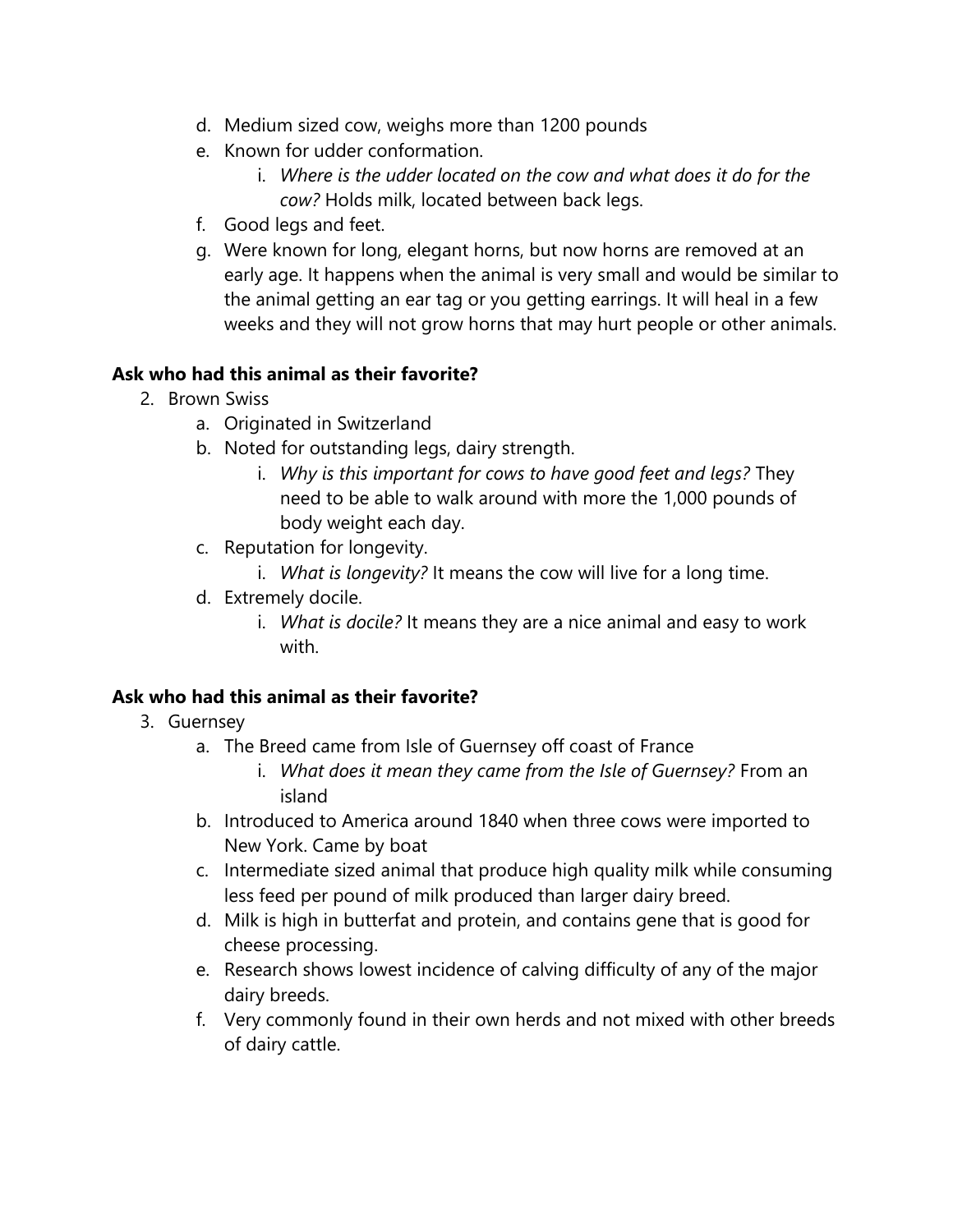#### **Ask who had this animal as their favorite?**

- 4. Holstein
	- a. Originated in the Netherlands
	- b. Known for outstanding milk production and patterns of black and white
	- c. Mature cows weigh 1500 pounds and stand 58 inches high (largest breed)
	- d. Calves usually weigh 80-100 pounds at birth
	- e. Normal production life is 3 to 4 years
	- f. In the United States 9 out of 10 dairy producers milk Holstein cows.
		- i. *Why?* Most people milk Holstein because they give the most milk.

# **Ask who had this animal as their favorite?**

- 5. Jersey
	- a. Originated from the Isle of Jersey off English Channel Coast of France
		- i. *Do you remember what an Isle is?* It's an island. So the Jersey also originated from an Island.
		- *i. Who can tell me which two breeds originated from an island?* Jersey and Guernsey
	- b. Tolerant of heat more than larger breeds.
		- i. *What does it mean to tolerate heat?* It doesn't mind the heat
	- c. Produce more pounds of milk per pound of body weight than any other breeds.
	- d. Mature cows 800 1200 pounds. Jersey is smallest of the other breeds as an adult.
	- e. Color light grey or mouse color to dark fawn or almost black

# **Ask who had this animal as their favorite?**

- 6. Milking Shorthorn
	- a. Oldest Breed
	- b. Known as Durham's in early days and furnished families with milk, meat & power (oxen). Like pioneers in Little House on The Prairie books, animals were used for multiple purposes.
	- c. Color either all red, all white, red & white spotted or Roan colored.
	- d. In 1912, the beef and dairy breeds separated. They made their own organization and now the two breeds have become more specified for each area. This made the dairy breed a better milker and the beef breed better at making meat
	- e. Known for high protein to fat ratio, desirable in milk marketing today.
		- i. Explain that this type of milk can be used for making special dairy products like milk replacer for calves which will help them grow better.